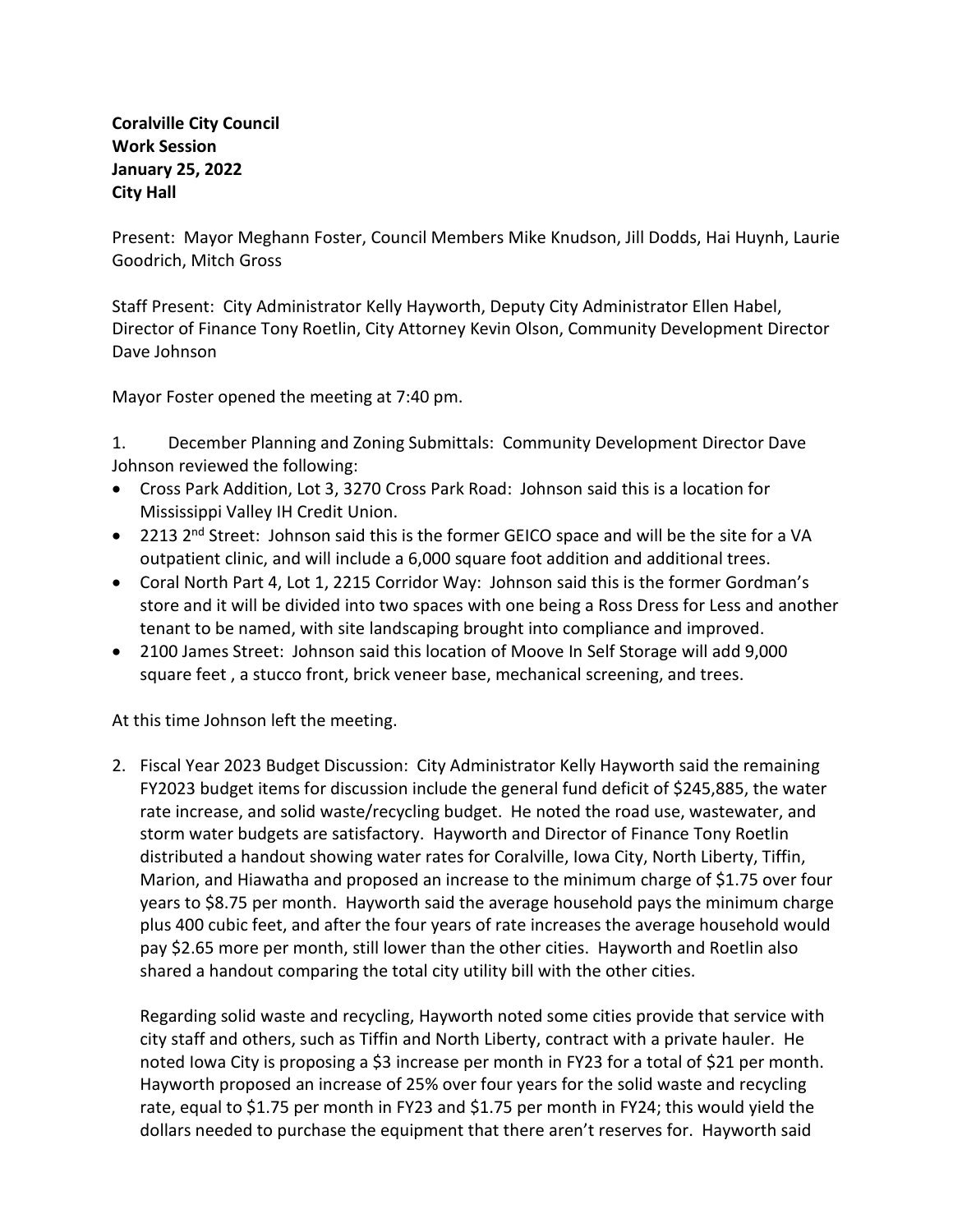the plan would be to move the recycling drop site to the new location in the fall when the building becomes available and noted Deputy City Administrator Ellen Habel has been working with the City of Iowa City to provide a drop-off dumpster for glass recycling at the Coralville drop off site.

Hayworth said that in the coming year, the staff and council could look at residential recycling service and building costs. He said one idea was to move the solid waste and recycling operations into the existing streets building and build a new streets building. Hayworth said RUTF could go toward paying for a new streets building and there are \$1 million in reserves for a new building, and other costs need to be reviewed, but by the time the budget is planned for FY24, a plan could be in place.

Hayworth said the proposed property tax levy would remain unchanged for FY23 and reviewed the plan for addressing the general fund deficit, which would include not adding the rental housing inspector or part time code enforcement staff, adjusting the health insurance assumptions, and adding \$40,000 of federal funding to the transit subsidy. Hayworth said that would leave \$23,000 in general fund deficit for staff to resolve. He said the rental permit rates would be reviewed in comparison to other cities as a possible revenue source for the inspector position and the code enforcement position could be added as a part-time hourly position without benefits to assess its value.

Hayworth closed by noting that with the rollback change, property taxes in Coralville will go down for most homes. He said that at the next work session, fund balances and ARPA funding would be reviewed.

- 3. EV Charging Stations Discussion: Councilor Jill Dodds commented that she had concerns regarding range and charging accessibility for electric vehicles. Hayworth responded that the City's charging stations provided 2,000 charges in the last year and there is no charge for those. He said they are all Type 2 or Type 3 and most cars can use them; those that can't have an adapter that allows them to be used. He added that Coralville cannot use electric buses because electric buses have a higher profile and cannot fit under the Iowa Avenue bridge in Iowa City.
- 4. Hybrid Council Meetings: Mayor Foster inquired about a hybrid option for city council meetings. Hayworth commented that it would be challenging for the CoralVision staff to manage both the broadcast of the meeting and the hybrid meeting. Councilor Gross agreed that it is too much for one staff person and a gatekeeper is necessary for electronic meetings and the chat function needs to be turned off. Mayor Foster said hybrid meetings would improve accessibility and flexibility for council members and herself. Councilor Goodrich said she is opposed to electronic meetings where votes occur. Hayworth said that discussions with other governments indicate that it is important to have at least the mayor and mayor pro tem in the council chambers. Habel clarified that there are two issues, one of whether council members are able to participate electronically and the other of whether the public is able to participate electronically. Hayworth noted that the public can participate in person, via email, letter, or telephone. Habel said the Iowa City council